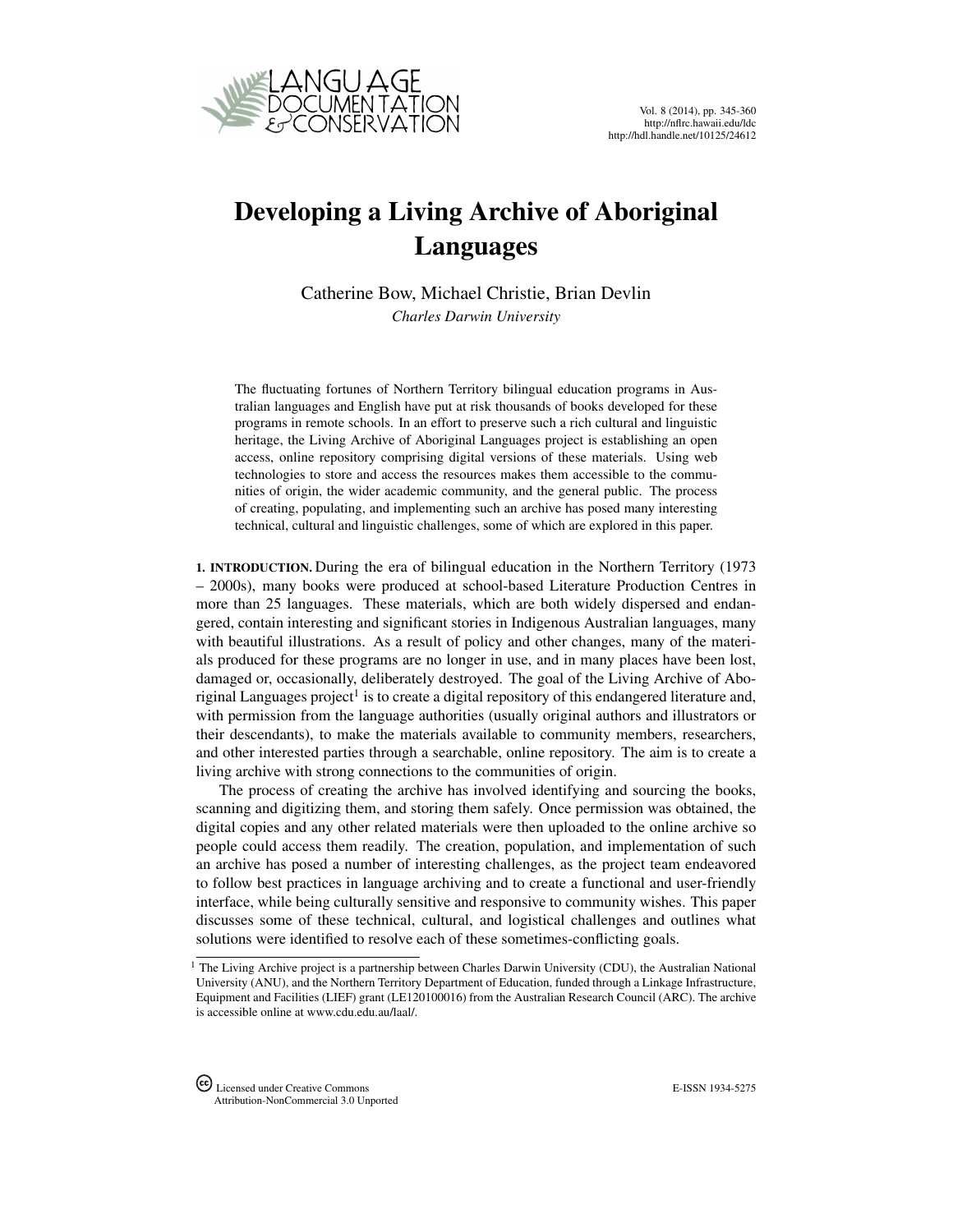2. BACKGROUND. In late 1972, the Commonwealth Government of Australia announced a policy of bilingual education for Aboriginal children in communities where traditional languages were spoken (Devlin 2009). Over the following decades, bilingual programs were gradually established in 20 remote communities in the Northern Territory, many with their own Literature Production Centre (LPC) located within the school. These LPCs were charged with the task of producing literature in key languages, and thereby providing the books and other resources needed to support vernacular and English literacy in bilingual programs. Some smaller schools had Literacy Centres which performed a similar function but without the printing equipment of LPCs. The aim of producing vernacular materials was to "flood the place with literature ... (for the) rapid and effective attainment of literacy in the vernacular" (O'Grady  $\&$  Hale 1974:3), with the additional understanding that biliteracy programs assisted the transfer of skills to English literacy (Devlin 2011). Many senior people in communities supported bilingual education because it would allow their children to learn both traditional Indigenous knowledge and mainstream Australian knowledge, and (though often illiterate) they were committed to the possibility of preserving knowledge using whatever tools were available.

The selection of schools for bilingual programs was based on the existence of a dominant community language that had an established orthography, available specialist staff such as a linguist, and the interest and willingness of both Aboriginal and non-Aboriginal people to be involved in the programs. Of approximately 150 languages of the Northern Territory (Australian Bureau of Statistics 2011), around 25 were included in bilingual programs. Figure 1 shows the location of the LPCs and the languages included, while Table 1 lists the languages relating to each location.



FIGURE 1. Map of languages and locations of bilingual education programs in the Northern Territory.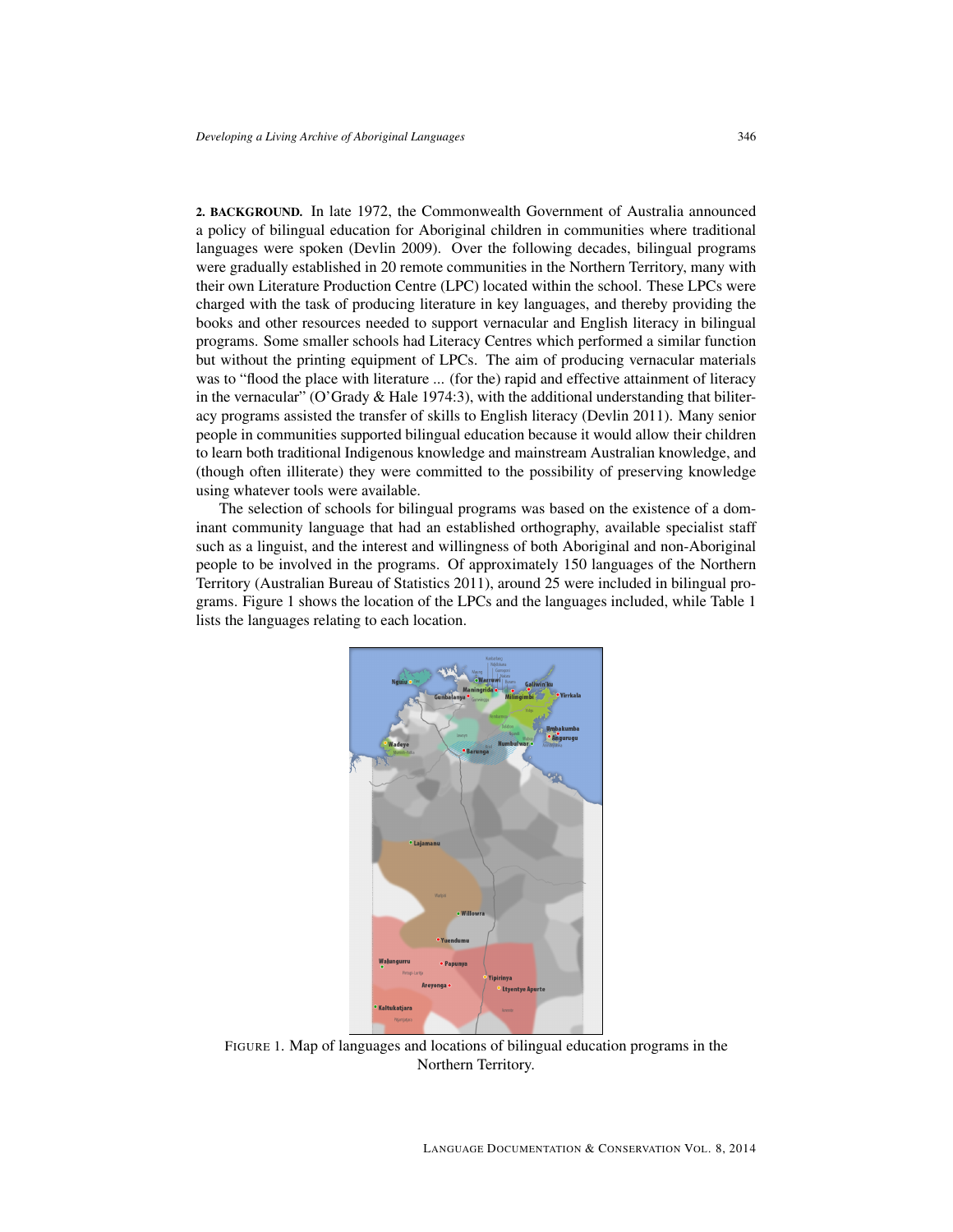| <b>LOCATION(S) OF LPC/LC</b>             | <b>LANGUAGE(S) OF</b><br><b>INSTRUCTION IN THE</b><br><b>SCHOOL</b> | <b>OTHER LANGUAGES IN</b><br><b>COLLECTION</b>                                                       | <b>ESTIMATED</b><br><b>NUMBER OF</b><br><b>BOOKS</b> |
|------------------------------------------|---------------------------------------------------------------------|------------------------------------------------------------------------------------------------------|------------------------------------------------------|
| <b>GOVERNMENT</b>                        |                                                                     |                                                                                                      |                                                      |
| Angurugu, Umbakumba                      | Anindilyakwa                                                        |                                                                                                      | 120                                                  |
| Areyonga, Kaltukatjara<br>(Docker River) | Pitjantjatjara                                                      |                                                                                                      | 220                                                  |
| Barunga                                  | Kriol                                                               | Jawoyn, Dalabon (Ngalkbun),<br>Rembarrnga, Mayali, Wardaman,<br>Gunwinggu                            | 350                                                  |
| Galiwin'ku                               | Djambarrpuynu                                                       | Gupapuynu, Galpu, Golumala,<br>Daymil, Dhanu, Rirratjinu,<br>Warramiri, Wangurri                     | 330                                                  |
| Gunbalanya (Oenpelli)                    | Kunwinjku                                                           |                                                                                                      | 50                                                   |
| Maningrida                               | Burarra, Ndjébbana<br>(Gunibidji)                                   | Gurrogoni, Kuninjku, Nakara,<br>Wurlaki, Djinang, Dalabon<br>(Dangbon), Kunbarlang                   | 400                                                  |
| Milingimbi                               | Gupapuynu                                                           | Djambarrpuynu, Liyagalawumirr,<br>Gumatj, Yan-nhanu, Madarrpa,<br>Dhalwanu, Rirratjinu, Liyagawumirr | 250                                                  |
| Numbulwar                                | Wubuy (Nunggubuyu)                                                  | Ngandi, Mara, Ritharngu, Wagilak                                                                     | 160                                                  |
| Papunya, Walungurru<br>(Kintore)         | Pintupi Luritja                                                     |                                                                                                      | 300                                                  |
| Warruwi                                  | Maung                                                               |                                                                                                      | 350                                                  |
| Yirrkala                                 | Gumatj, Dhuwaya                                                     | Dhuwala, Dhalwanu, Djapu,<br>Madarrpa, Rirratjinu, Wangurri                                          | 320                                                  |
| Yuendumu, Lajamanu,<br>Willowra          | Warlpiri                                                            |                                                                                                      | 500                                                  |
| <b>CATHOLIC</b>                          |                                                                     |                                                                                                      |                                                      |
| Santa Teresa (Ltyentye<br>Apurte)        | Arremte (Eastern)                                                   |                                                                                                      | 150                                                  |
| Nguiu (Wurrumiyanga)                     | Tiwi                                                                |                                                                                                      | 300                                                  |
| Wadeye                                   | Murrinh-Patha                                                       |                                                                                                      | 250                                                  |
| <b>INDEPENDENT</b>                       |                                                                     |                                                                                                      |                                                      |
| Yipirinya                                | Eastern Arrernte, Western<br>Arrernte, Warlpiri, Luritja            |                                                                                                      | 250                                                  |

TABLE 1. List of locations and languages of bilingual education programs in the Northern Territory.<sup>[2](#page-0-0)</sup>

Subsequent policy changes led to the demise of bilingual education in most of these communities (Devlin 2009; Simpson, Caffery & McConvell 2009), though a few schools have retained some language and literacy programs. This has meant the closure of many LPCs, while a few remain active and others have been repurposed (usually as photocopy rooms or storage areas).

The impetus behind the Living Archive project is the resulting endangerment of the materials created in the LPCs, due to fluctuations in policy, and sometimes school leadership. In some communities, all the copies of particular books have disappeared or been destroyed. In at least two locations there are tales of principals clearing out whole collections of books and having them burnt or taken to the tip (landfill). Extant books which are available in various libraries (such as Australian Institute of Aboriginal and Torres Strait

 $2$  The second column of this table lists the primary language(s) of the bilingual programs, while the third column includes both language group names (such as Dhuwala) and individual clan languages (such as Djapu) in which additional materials were produced.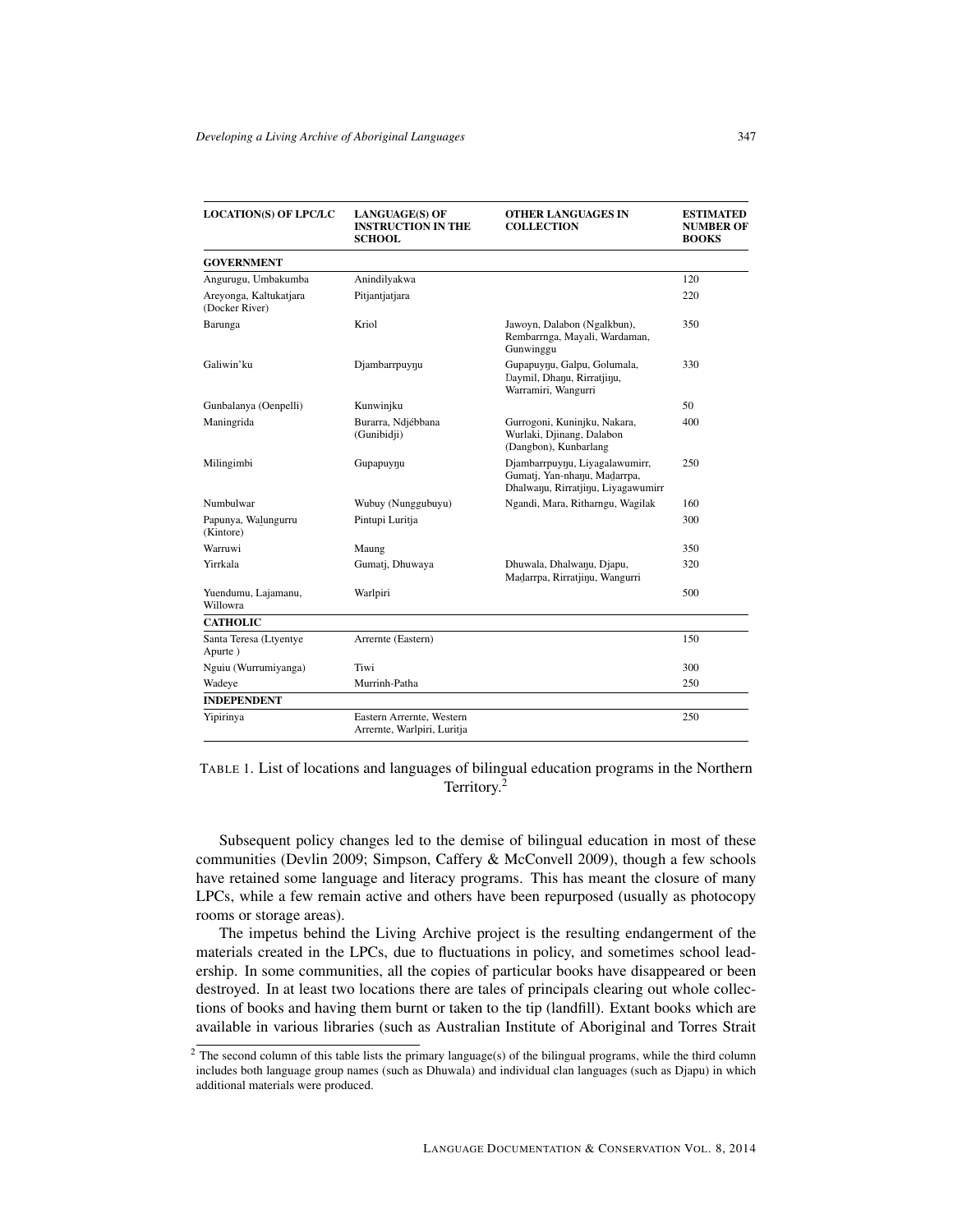Islander Studies (AIATSIS), the National Library in Canberra, Northern Territory Library, and academic collections such as the Australian National University, Charles Darwin University, and Batchelor Institute libraries) are often stored in special collections of rare books available only for registered users and not for loan, and are thus largely inaccessible to the public. While some materials have been digitized, those digital versions were not held in any centralized location, making discoverability and access quite difficult.

In addition, the materials have in many cases become isolated from their communities of origin and particularly from the various language groups where they were produced. Another goal of this project is to establish unique social and technical possibilities for increasing the participation of remote Aboriginal knowledge authorities in areas of significant research by connecting (or re-connecting) the materials with the owners and with researchers interested in collaborating with relevant people in communities. The project also aims to help Aboriginal people gain access to a part of their intellectual history, to allow them to mobilize epistemologies, histories, environmental knowledge, and narrative practices towards cultural and linguistic sustainability for themselves and others. This trans-disciplinary project crosses into a number of different fields, including language documentation and description, language endangerment, digital archiving, and indigenous epistemologies and pedagogies. While some of these fields have developed 'best practice' codes, others are still emergent; and in some cases there may be inherent contradictions between the requirements of each field.

3. MATERIALS. A wide range of materials was developed in these LPCs for use in the classroom and for the wider community. They included teaching materials, literacy primers, children's stories, stories of local cultural significance such as environmental knowledge, traditional practices, oral literature, ethno-botany, history, non-sacred versions of Dreaming or Creation stories, experience stories, instructional manuals, cautionary tales, and many others. Many books were based on recordings of old people telling stories; others were developed by students in the classrooms. The work of converting an oral narrative to a written one is an intricate process involving complex and subtle decision-making on both linguistic and literary grounds. Literature production workers, usually Indigenous native speakers literate in their own languages, engaged with teacher-linguists and literature production supervisors to create and publish these resources.

The books range in size, length, content, and print-runs, making it difficult to describe a 'typical' item. While the majority range between A5 and A4 in size, $3$  there are 'Big Book' formats up to A2 size, and small readers in A6 size. In general the books contain between 10 and 30 pages, though there are examples of longer books. Some books have one word per page; others have long texts of several thousand words. The majority of the books contain illustrations, usually by local artists, and range from simple line drawings to detailed hand-painted images. Literature Production Centres were equipped with offset printers, and later the introduction of color printers and desktop publishing programs allowed for more sophisticated production techniques. Around 100 copies of each item were generally published, usually with light card covers, folded and stapled.

Often materials published in one center were translated and adapted into other languages for different communities. Some stories were translated from familiar children's stories in English, sometimes adapted to local situations. For example, the well-known children's story *Are you my mother?* by P.D. Eastman was originally published in the US

<sup>3</sup> <http://www.papersizes.org/a-paper-sizes.htm>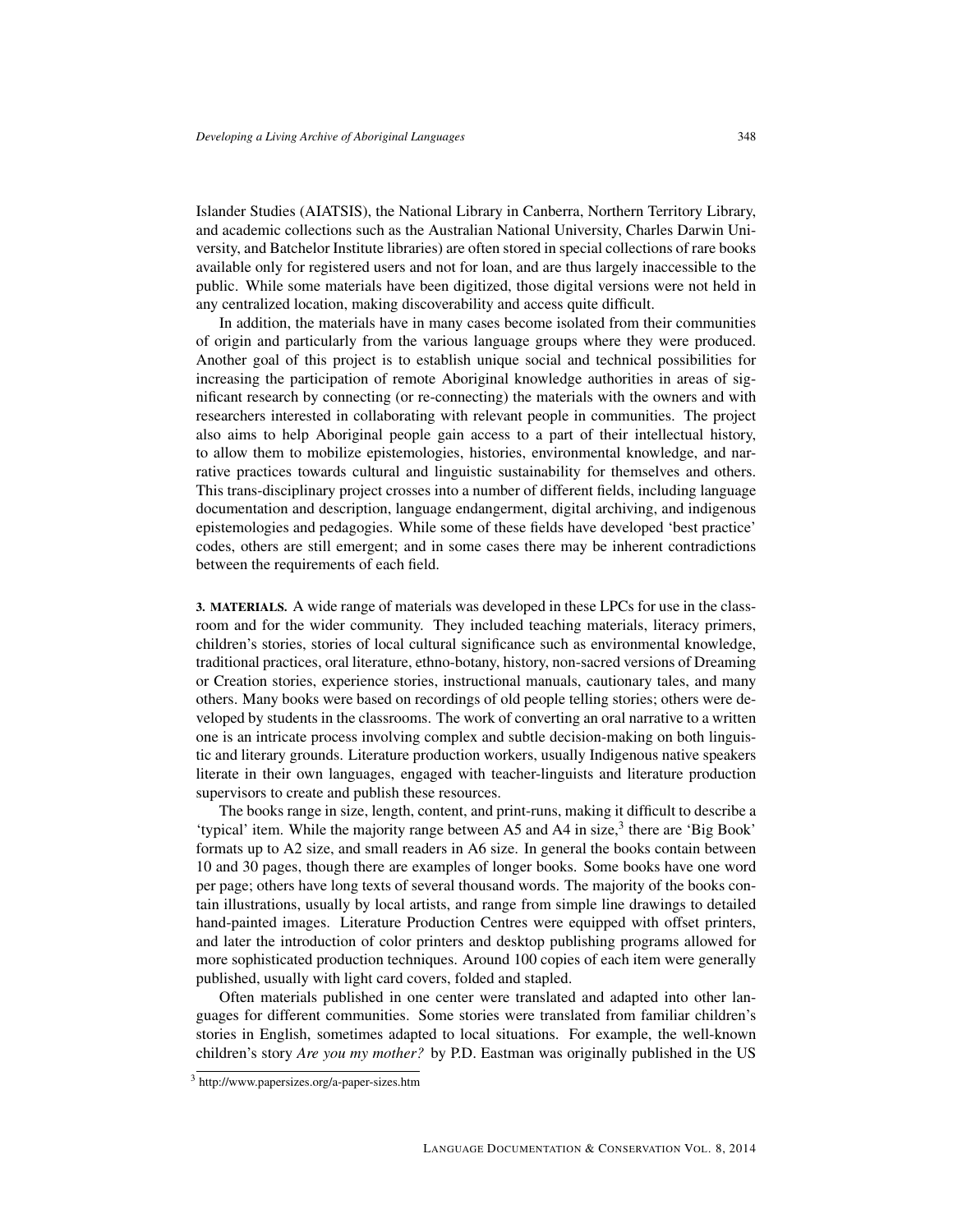in 1960, about a hatchling bird asking other animals (cat, chicken, dog, cow) in turn if each one is its mother. A local adaptation in Ndjébbana language replaces the bird with a wallaby and the other animals with a buffalo, dingo, crocodile, emu, etc. Other local versions of this story exist in several languages in the collection, as well as other popular, non-local stories such as *Three billy goats gruff*. Other stories were translated with no adaptation to local contexts, such as *Phantom* comics in the Maung language of Goulburn Island. Some collections include a range of 'paste-over' books, where copies of books in English were translated into the local language, but rather than being republished in the language, the translated sentences were simply glued over the English text on the page. Similarly, a series of blank readers by Science Research Associates with pictures and no text was distributed to schools with bilingual programs in the early 1980s, and local language versions of these books were produced. While the content of these stories may have limited relevance to local contexts (e.g. stories of pandas and elephants), the language content is of some interest.

As noted above, the majority of books in the collection are illustrated, some with simple line drawings, others with intricate paintings by local artists. Some illustrations were digitally enhanced with the introduction of desktop publishing software in the LPCs in the late 1980s. In some cases, pictures drawn by local schoolchildren were used, while others include photos taken around the community. These were often used in the genre of experience narratives, for example *Al-mangiyi Garri-meyh* ('We got a longneck turtle') in the Jawoyn language, and instructional books such as *Ngirramini ngini pamijini* ('How to make an armband') in the Tiwi language. Identifying genres for these resources for categorization purposes is a challenge. What indigenous people may identify as 'history' could be considered 'folktale' by non-indigenous readers. Categorizing Aboriginal literature into European literary genres may in fact cause more problems than it solves, because it undermines traditional classifications of modalities. Photo books may also be problematic where communities do not allow photos of people who have passed away, so this requires careful negotiation with key authorities before such material is made public. While there are hundreds of such items in a collection, each story is the product of a unique set of circumstances. Limits of time and resources make it difficult to address each individual item in the collection with the appropriate authorities, and so it is the easy cases that make their way to the front of the line. However, mis-steps in this space can have consequences for the entire project, risking rejection and censure from the communities whose materials are being archived (see McConvell 2000 for further discussion on traditional restrictions in modern contexts).

The material in the Living Archive is largely limited to printed matter. However, where audio or video materials are available digitally and correspond to books in the archive, these can be linked to book records available on the website. This limitation is largely due to resource capacity, rather than a judgment about the value of such materials in language documentation and preservation. The Living Archive is designed to be extensible, with the desire that future funding arrangements may allow the inclusion of valuable and important materials in these formats, as well as new materials being produced in the few still-functioning LPCs.

4. THREE-PART PROCESS. The process of compiling the archive involved three main activities, which sometimes occurred concurrently.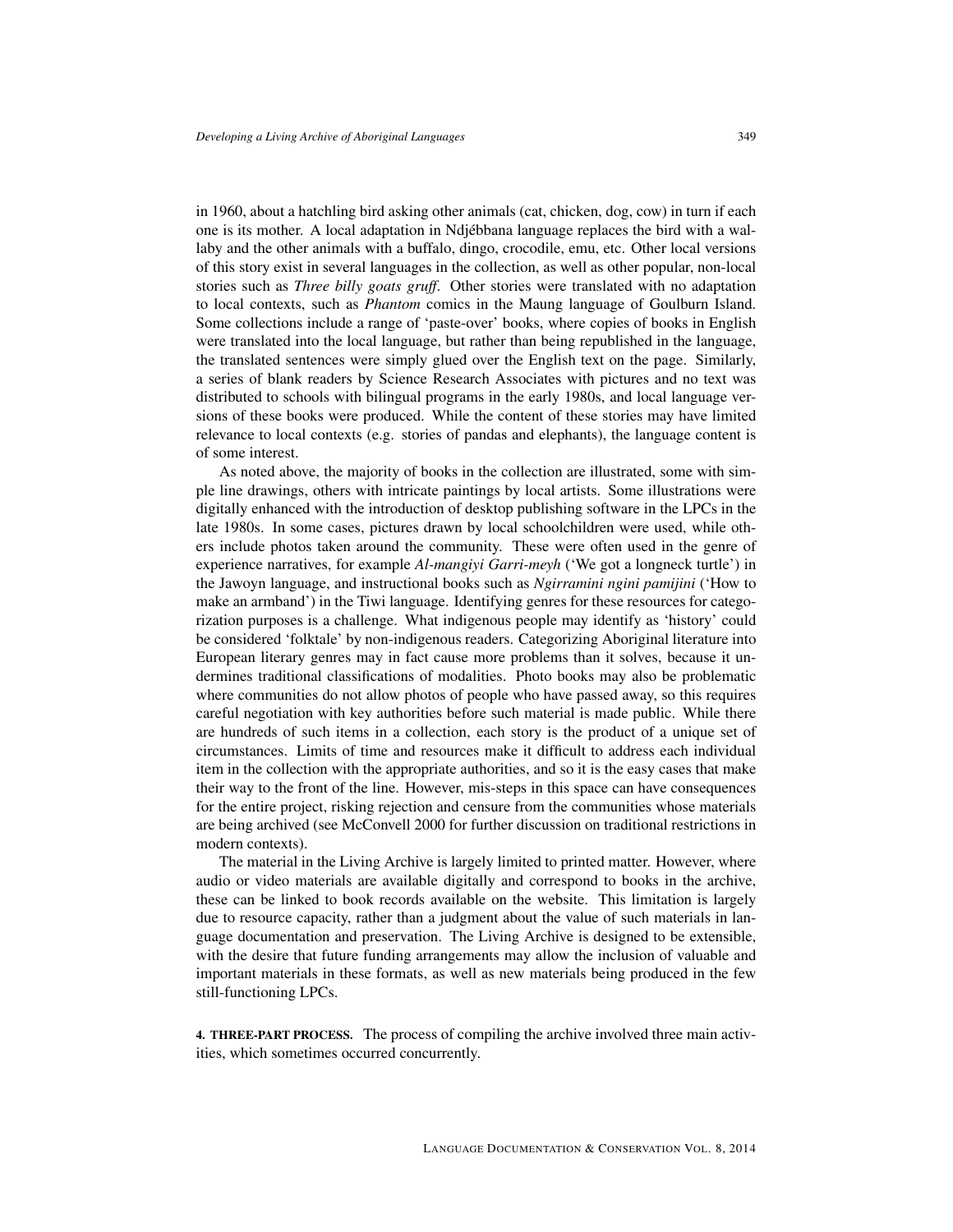4.1 IDENTIFY. Not all of the books produced by, or held in, the LPCs had been catalogued, so one of the first tasks for the project team was to create an inventory of materials to be collected for digitization. All books published in Australia are normally submitted under a legal deposit requirement to the National Library and state libraries, which catalogue them using appropriate metadata relating to each item. These items are easily accessed through the National Library of Australia's Trove website<sup>[4](#page-0-0)</sup>, and for this project a download of metadata for around 3000 records was procured from there early in the inventory process. Some information in the Trove catalogue, however, is incomplete or erroneous, which is hardly surprising when several items have no accompanying English gloss or metadata, so guesses had to be made by library cataloguers as to the identity of the author or illustrator or even language. In some cases the language of a book is simply listed generically on Trove as 'Australian language' or erroneously recorded as 'English.'

However, not all titles were submitted to these official sources, and for various reasons it was not always considered important to include the names of authors or illustrators, or dates of publication, etc. Some literature production supervisors and teacher-linguists were meticulous about recording all these details, providing a rich source of information about each title. In other cases, the title was the only metadata available for a book itself (and some items did not even have clearly identifiable titles, or a different title on the cover page from that on the title page). Some metadata in the Living Archive was added from external sources; for example, an illustrated book translated from another language that does not include the name of the illustrator. Local knowledge was used, where people in community or school staff recalled or recognized material produced by specific individuals. Information from secondary sources such as these is indicated by the use of square brackets in the metadata, to conform to best practice in digital archiving.

While some communities were diligent about the storage and archiving of materials, in other cases, little or no archiving had ever been done. Some materials were carefully stored in labeled boxes, or available to browse on display stands in a library or resource center; in some places they were held in a compactus in a storeroom, or unceremoniously dumped in a dusty shed or storage area. In at least one site, all the materials had been destroyed, except for a small collection salvaged by the local missionary.

Information from the National Library catalogue, plus spreadsheets of metadata from LPC records compiled by a Masters student at Charles Darwin University in 2003, were used as a starting point to source materials from LPCs, libraries, and private collections. The project manager for the Living Archive project visited many of the schools that had bilingual programs to update the spreadsheets and to find clean copies of the materials for digitization. Other goals of the visits were to discuss and promote the project with key people in the schools and in the community, and to seek the approval of authors, illustrators and others involved in the creation of the materials to upload them to an open website.

The metadata available included information about titles (including translated titles, subtitles, alternative titles), creators (such as author, illustrator, translator, editor, photographer or any other contributor), and publication details (date, place, ISBN if available). Additional information was also included in the spreadsheets but not on the final archive, such as where the item was located (e.g., in a library, LPC, or private collection), and its status in the archive (e.g., if a digital version was available, if a text file had been created, etc.). Where items were listed on the Trove catalogue, a reference number was also included, in order to facilitate sharing data with the National Library in the future. Decisions

<sup>4</sup> [www.trove.nla.gov.au](http://hdl.handle.net/10125/24612www.trove.nla.gov.au)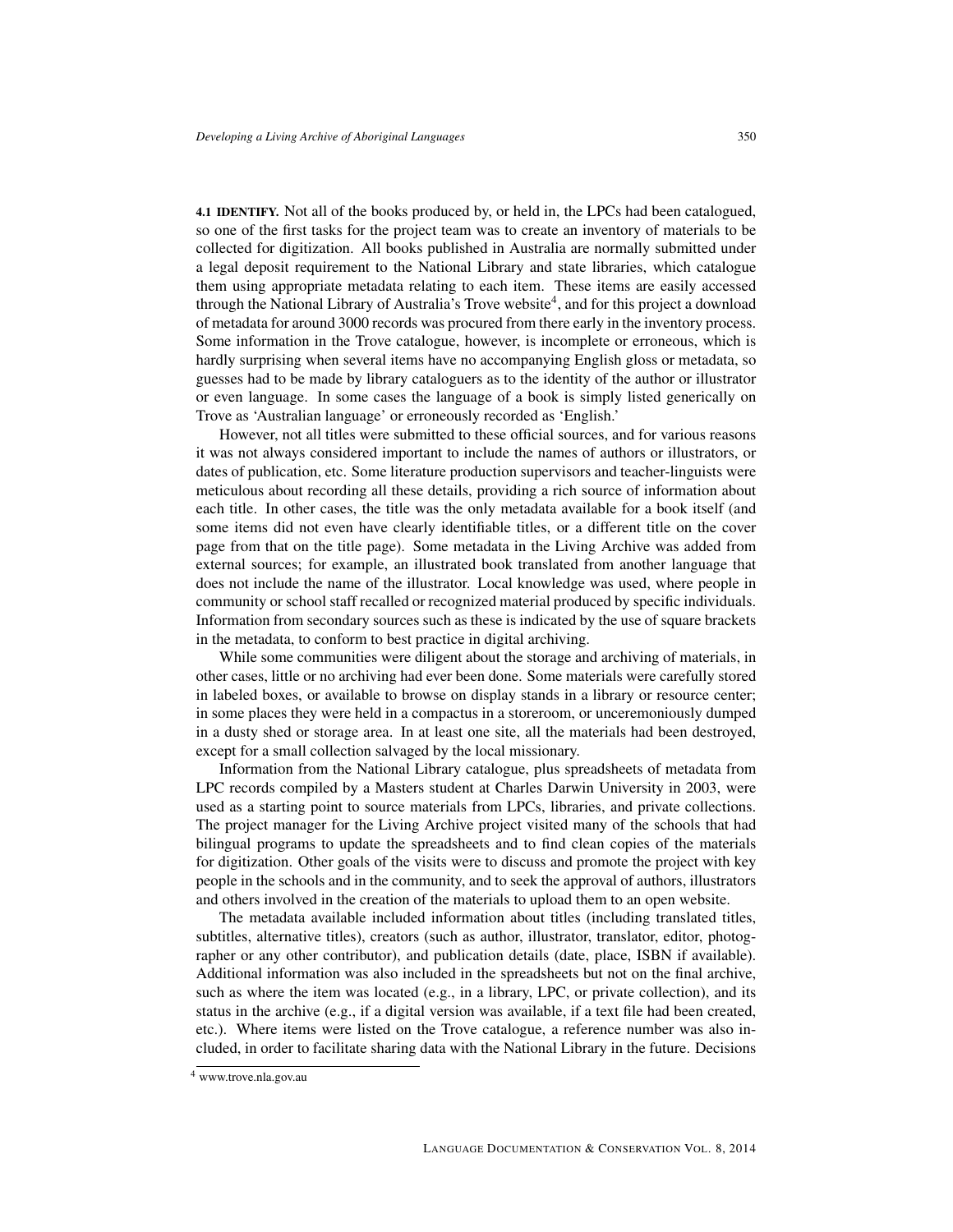were made as to what metadata was needed to keep track of the objects (and which would not appear in the final archive), what metadata would be most useful for language owners (and which should therefore be prioritized), and which might be of interest to archivists and should be preserved (though hidden in the first appearance of records). These decisions were sometimes reconsidered as the project developed, leaving some inconsistencies and gaps to be rectified later.

There were several challenges associated with creating the inventory of materials. As noted earlier, many items contained minimal metadata, or sometimes contradictory information. Naming practices for people are a common concern to librarians, particularly with cross-linguistic variants following different rules, and there does not appear to be a standard convention for handling Indigenous Australian names. Western and Aboriginal names are sometimes variably combined, and sets of subsection or 'skin names' may also be employed on occasion. For example one contributor may be listed variously as Mary Nakamarra Smith, Mary Smith, Mary Nakamarra, Nakamarra Smith or Mary Smith Nakamarra.

Cultural practice regarding the naming of deceased people has not been a significant issue in recording metadata; however, care was taken when talking with Indigenous people about the deceased. Special characters also introduce some variability in naming and this affects the standardization of names; for example, the Yolnu family name Munungurr is sometimes listed as Mununggurr (or, less accurately, as Mununurr or Munungurr). Metadata relating to creators of the resources sometimes include a nominal suffix meaning 'made by' or 'from' (such as *-wunu* and its variants in Yolnu languages, or *-rlu* in desert languages), which needs to be stripped from the name in the metadata record. Besides the practical challenges variant names cause for the archiving project, there are larger issues of mismatch between western and Indigenous naming practices, regarding reinforcement of patriarchal connections, expectations of consistency in names as opposed to people changing names, and having several names which go in and out of fashion. Best practice in cataloguing involves faithfully recording metadata as it is listed in the original item, but accurate search functionality requires consistency. This issue is not unique to the Living Archive project, and affects all librarians and cataloguers. The solution devised for this project was to list a contributor's name exactly as it is displayed in a book, and to link this name to a stable four-digit number, which would connect an individual author to any variation of their name (including erroneous spellings). This situation relies on local knowledge sources to inform this process, with the hope that errors can be identified and edited.

This wide range of materials created a dilemma for the archive developers in deciding what materials to include or exclude. The original focus of the project was preservation of original materials written and illustrated by local Indigenous authors and artists, which would be of anthropological, cultural, and linguistic interest. However, the wider field of language documentation maintains that any and all material produced in these endangered languages have inherent value. Translations from English have some cultural value, for example, because they demonstrate how native speakers of Aboriginal languages translate various texts and reconstitute them in written form. The collections also include teaching materials, such as primers, word lists, puzzles, coloring books, teachers' resources, and occasionally linguistic notes, which could be included from an educational perspective, both as historical records and materials that can be reused or reconstituted for teaching programs. Health manuals, reports of local events, local newspapers, etc., also form part of the potential corpus, and are included if time and resources allow.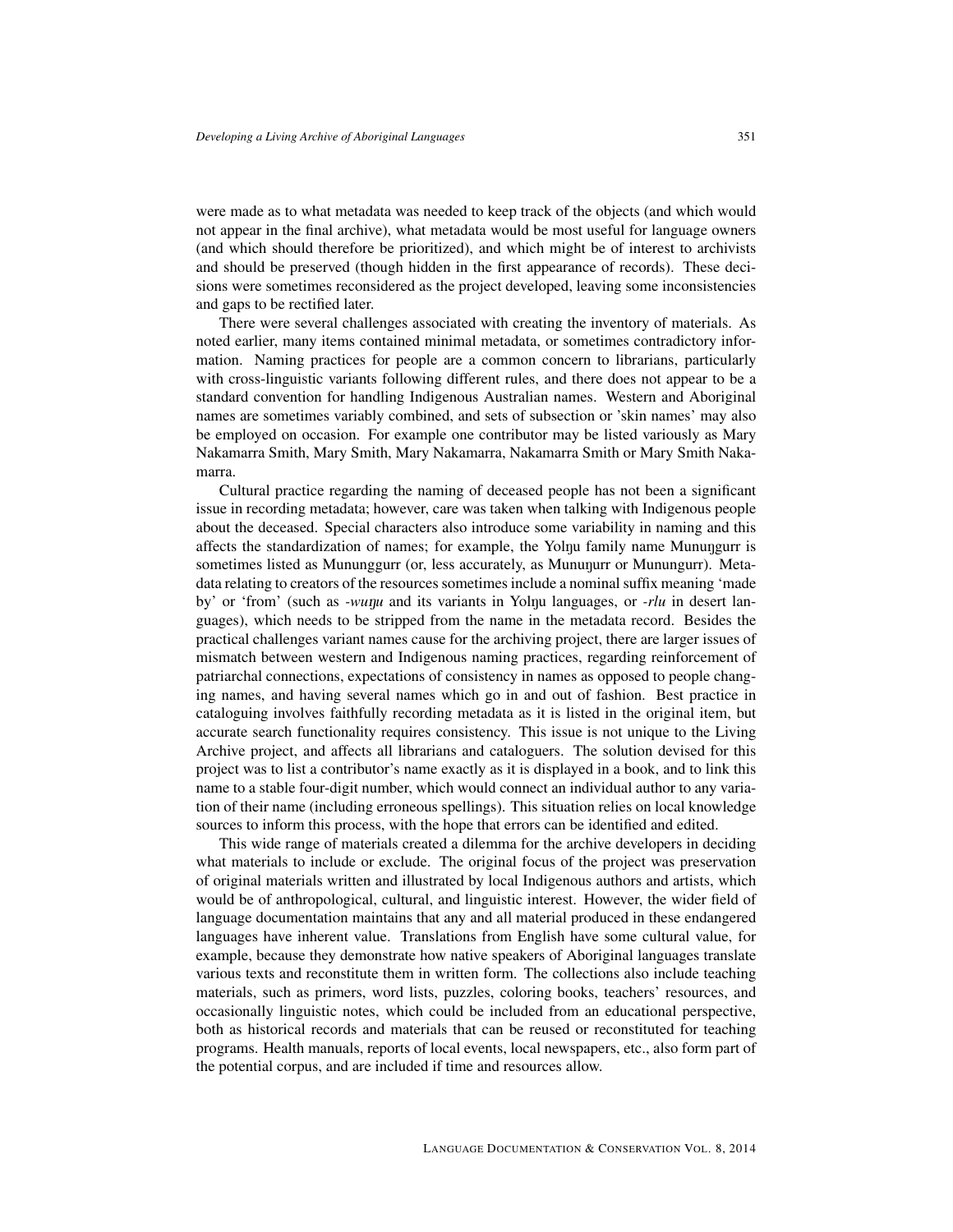While the focus is on materials published by the LPCs themselves, additional materials are available for inclusion in the digital collection, such as those produced by the Summer Institute of Linguistics (SIL; now AuSIL – the Australian Society for Indigenous Languages), materials developed by students at Aboriginal Languages Fortnight for the now-defunct School of Australian Linguistics, and occasionally commercial publications. Discussions about copyright often impact the decisions as to which materials can and should be included, so that a number of items have been digitized for preservation, even if they are not made public on the website.

Language names are another area of complexity. While the International Organization for Standardization (ISO) gives standard three-letter codes to represent language names, ISO 639-3<sup>[5](#page-0-0)</sup>, it lacks codes for some languages in the Living Archive collection. In some cases this relates to Indigenous connections to a language being rooted in clan affiliations, for example what ISO 639-3 lists as Dhanu language  $(dhg)$  encompasses the clan languages Galpu, Golumala, Daymil and Warramiri. Books published in these languages are identified in the metadata as being in Galpu or Golumala, for example, but to conform to ISO standards they need to be listed as Dhanu. This results in different translations of a book appearing to be in the 'same' language, and creates complexity in terms of searchability. Alternate names and spelling of language names (for example, the fact that Djeebbana (djj) is the ISO 639-3 name for the language labeled as Ndjébbana (occasionally also as Gunibidji) in all the materials created at Maningrida LPC) adds further layers of difficulty. Best practice for linguists (Simons & Aristar Dry, 2006) may differ from best practice for librarians (using metadata as it is printed in the resource itself) and best practice for the Aboriginal owners of the languages, which is still emergent. It is possible to submit change requests for ISO codes to better reflect the complexities identified on the ground, a task that the Living Archive project team has initiated.<sup>[6](#page-0-0)</sup> Even identifying the language(s) of a particular item can be challenging; for example, some important stories of ancestral work very deliberately and cleverly present particular totems and ancestral tricksters speaking a series of different dialects to make points about ownership, rights, position, etc. These complexities, which are highly significant in an Aboriginal polity, are not easily accommodated in a conventional archive by a single language label.

Geographic naming practices also affected communities identified in the archive. Some LPCs have changed names over time (e.g. Santa Teresa Literacy Centre was later renamed Ltyentye Apurte Literature Production Centre; another centre is listed variously as Literature Production Centre Elcho Island, Galiwin'ku Adult Education Centre, Galiwin'ku Literature Production Centre and Shepherdson CEC Literature Production Centre); some places changed name (Oenpelli became Gunbalanya, Bamyili became Barunga, the place currently called Wurrumiyanga is listed in the archive as Nguiu), or are known by two names (such as Docker River and Kaltukatjara). A synonym list was devised to allow for various user inputs to produce correct results to search queries in the Living Archive.

The tension in recording 'accurate' metadata is also apparent in the use of International Standard Book Numbers (ISBNs), which should be unique identifiers of distinct items. However, in this archive there are examples of the ISBN listed in the book itself actually referring to the original item from which this was translated, for example *Djalwarra Ŋarraku Yarrar'yurr*, published by the Galiwin'ku Literature Production Centre, lists its ISBN as that of the original publication, *The Day I Split My Pants*, published by Nelson. In other cases, revised editions of an item or even translations into different languages share the

<sup>5</sup> <http://www-01.sil.org/iso639-3/codes.asp>

<sup>6</sup> [http://www-01.sil.org/iso639-3/chg\\_requests.asp](http://www-01.sil.org/iso639-3/chg_requests.asp)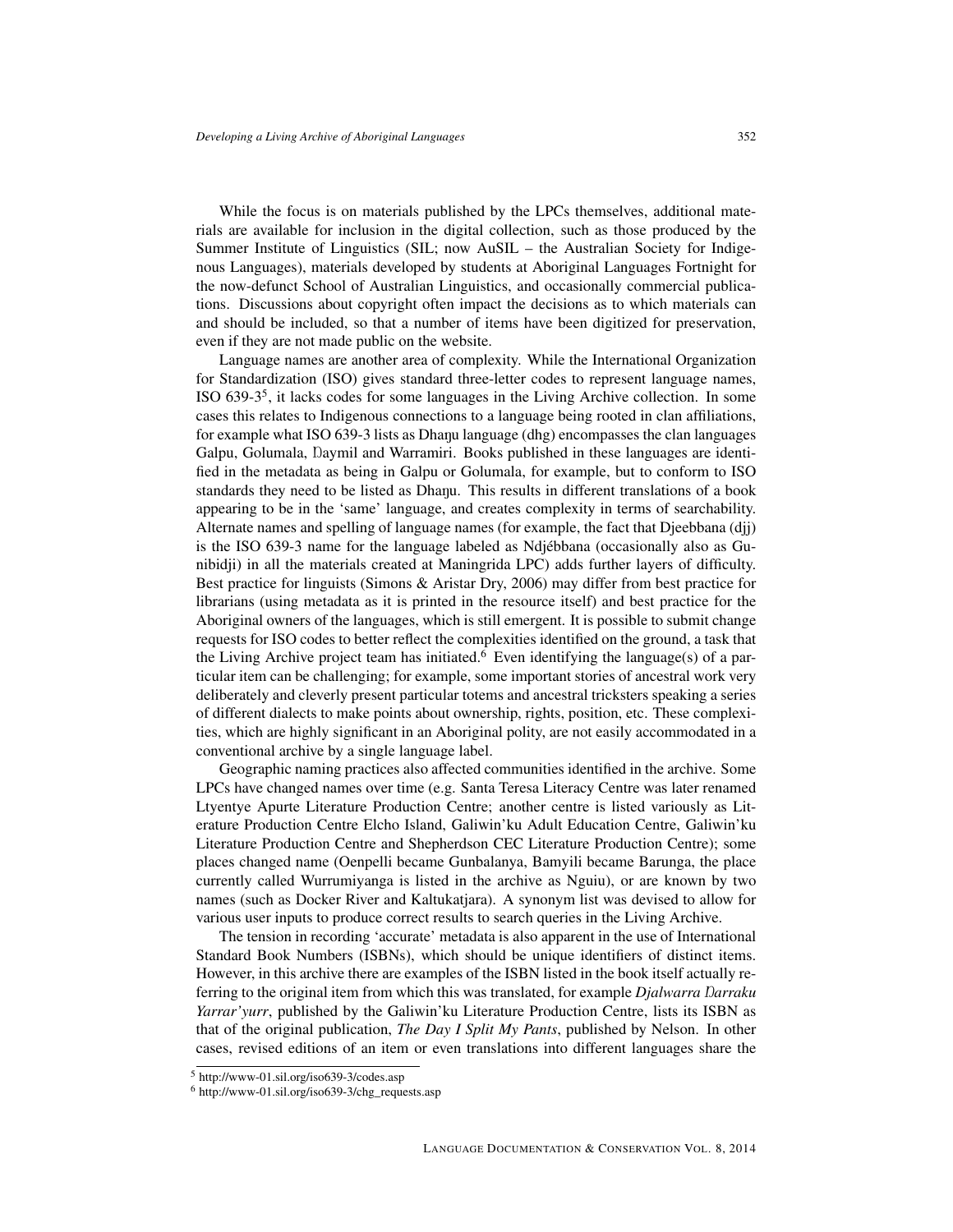same ISBN. The practice of the Living Archive project is to include ISBN numbers where available, but avoid where possible the confusing duplication or inappropriate assignment of these identifiers.

The archive is grouped into 16 'collections,' which may be based on a location (associated with a number of languages) or a language (with a number of locations). For example, the collection from the community at Maningrida includes materials in a number of languages of that region (Ndjébbana, Burarra, etc.), but does not include materials that were published there if they originated in a different community. Goulburn Island had a Literacy Centre but no printing facilities, so the Maung language materials developed there, but printed at Maningrida, are included in the Maung rather than the Maningrida collection. On the other hand, the Warlpiri collection includes materials published at the Bilingual Resources Development Unit (BRDU) in Yuendumu, as well as those developed in the bilingual programs at Willowra and Lajamanu schools. The BRDU also published some materials in Pitjantjatjara and Pintupi-Luritja, which are included in the respective collections of those languages. While there were some areas of overlap or uncertainty (for example there are Rembarrnga language materials published in both Maningrida and Barunga LPCs), the 16 collections proved a relatively straightforward and helpful way to manage the archive, while being largely opaque to the end user.

Corporate and local memory is an invaluable tool that was tapped to understand the history of the literature in each community, and the various decisions made about its use and storage. The project exposed and in some cases unraveled many interesting issues from the corporate memory of both Indigenous and non-Indigenous staff and community members regarding the history of literature development and the storage and usage of the materials over several decades. Such valuable information was used to update and supplement the metadata spreadsheets and to inform decisions about the archive. Some strategic connections unlocked other small, largely forgotten collections. For example at Umbakumba on Groote Eylandt, most people reported that no materials had been saved anywhere in the community. However, a chance conversation led to a former teacher who had stored a small collection of paste-over books in a storage room in the school, which had remained hidden for many years, and was delighted that someone was finally doing something with these items.

4.2 DIGITIZE. Materials collected for digitization were handled in a variety of ways within the project. The library at Charles Darwin University has a digitization kit with two digital SLR cameras mounted on either side of a V-shaped book cradle with its own lighting, linked to a computer with image processing software. The National Centre of Biography at the Australian National University used a similar setup to digitize a number of items sent from Central Australia, while the Northern Territory Library also allowed the project team to use their mobile digitization kit. In some communities where scanning could be done on site, staff used the school's multi-function printer; however, this did not produce optimal results. Flatbed desktop scanners were used in the Living Archive office and also provided to some communities for in-house scanning. When scanning was done in remote schools, the image files were shared using  $Dropbox<sup>7</sup>$  $Dropbox<sup>7</sup>$  $Dropbox<sup>7</sup>$  to be processed in Darwin. Adobe Lightroom imaging software<sup>[8](#page-0-0)</sup> was used to crop and edit the images, and the raw images were saved as uncompressed Tagged Image File Format (TIFF) files with a minimum resolution of 400 pixels per inch (ppi).

<sup>7</sup> <https://www.dropbox.com/>

<sup>8</sup> <http://www.adobe.com/products/photoshop-lightroom.html>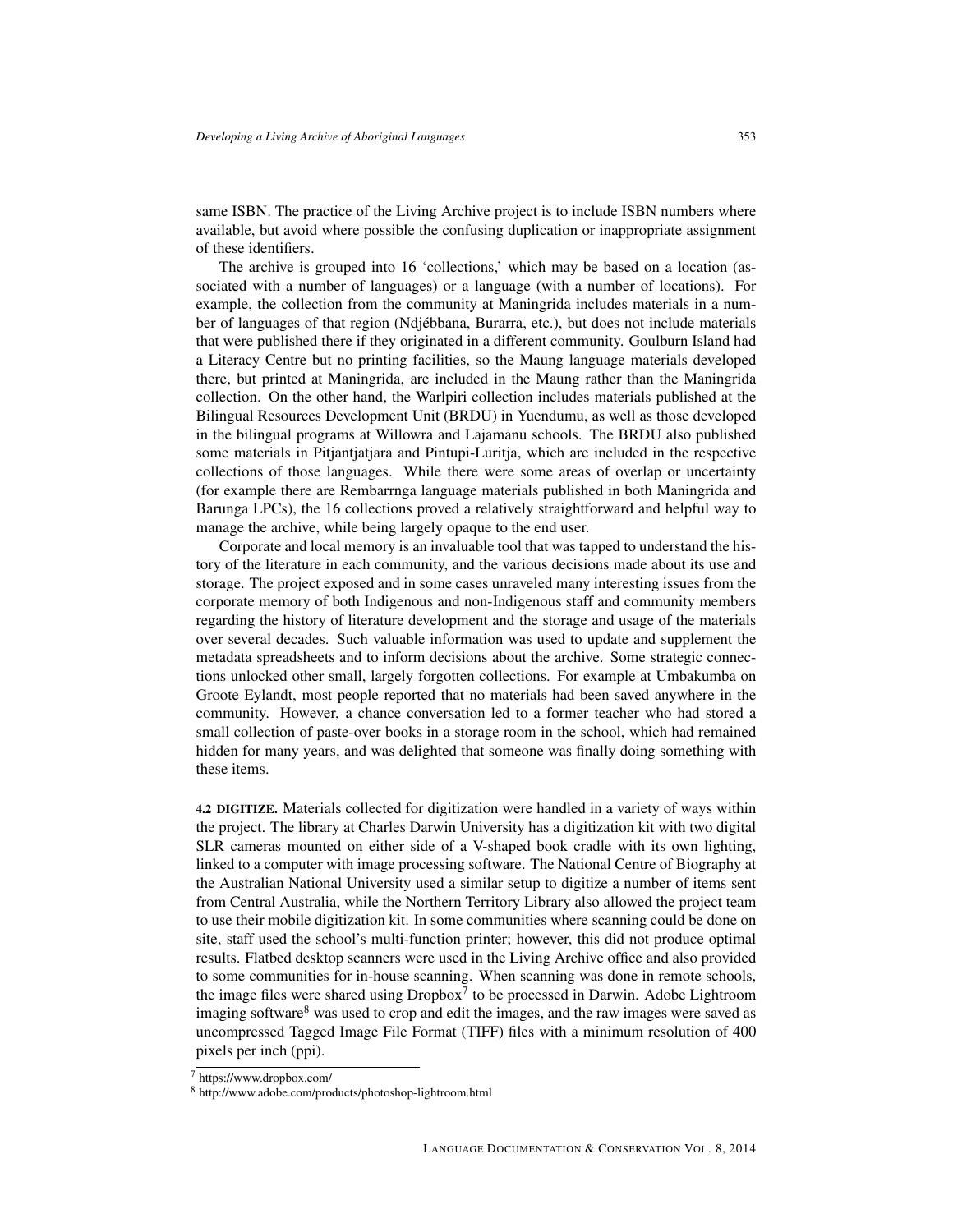The archive also inherited some legacy materials from digitization projects that predated the current project. In Barunga, for example, an earlier project established by a principal (with support and funding from the Northern Territory Department of Education and Katherine Group Schools) had digitized all material held in the LPC prior to its closure. This collection was stored on a 4-terabyte hard drive, with each individual page carefully labeled with dozens of separate spreadsheets containing detailed metadata about each image. This compilation included drafts, masters, notes, and materials from other collections produced in other communities. The Living Archive project was given access to these digital materials, and selected appropriate items from which to collate and create PDFs (Portable Document Format), then followed up with the community to seek permission to include those materials online at the Living Archive website.

Given the variety of sources from which digitized materials were obtained, it was not always possible to maintain quality control across the archive. Materials not digitized within the Living Archive project were of varying quality, and where possible, some images were edited (e.g., cropped, straightened, lightened); however, some items saved directly as PDFs from multi-function printers could not easily be improved. In a few cases it was possible to rescan items of very low quality (if the hard copy was available); however, due to limits of time and resources, it was sometimes necessary to accept a poor quality digital version than have none at all. Higher quality versions can be uploaded if they become available later.

In some locations, access to hard drives or servers revealed other digital versions of materials for the archives. From Yuendumu and Maningrida for example, complete final PDF versions of the latest editions of many items were made available to the project, which avoided the need to scan the corresponding printed books. From Nguiu and Numbulwar, earlier incomplete versions of some items were available, and some could be reconstituted using desktop publishing software tools. Some items were available in different formats (such as 'big book' editions for group reading) or revised versions (e.g., with digital coloring of original artwork). Some variants had only a few spelling or punctuation differences, or a different-colored cover page; others had undergone more significant changes. Best practice requires separate entries for discrete items, which required careful checking to identify these differences.

It was often necessary to distinguish between books with the same title – which may be different books on the same topic, or the 'same' book in different formats. For example, there are three books in the Arrernte collection entitled *Aherre* ('Kangaroo') with no additional metadata for author, illustrator, year, etc. Two books have identical pictures on the cover, and on close inspection were identified as different versions (one a 'big book' version) of the same book, following the pattern *Kangaroo, kangaroo what do you see?* The pictures and text in these two are almost but not quite identical, and there is no distinguishing metadata such as year of publication. The Related Items function in the interface allows such associated resources to be linked. There are other cases that involve digitized versions of exactly the same book coming from different sources. Each case requires careful viewing to determine their similarity or difference with respect to other items. A less common situation involves changes in orthography. Two versions of an Anindilyakwa book tell the story of a dog and a pheasant – the original version from the 1970s uses an older orthography (with underscored letters), while a colored, handwritten version from the 1990s is in the current orthography. The titles are different, and there is limited metadata, so two separate records are created and linked using Related Items.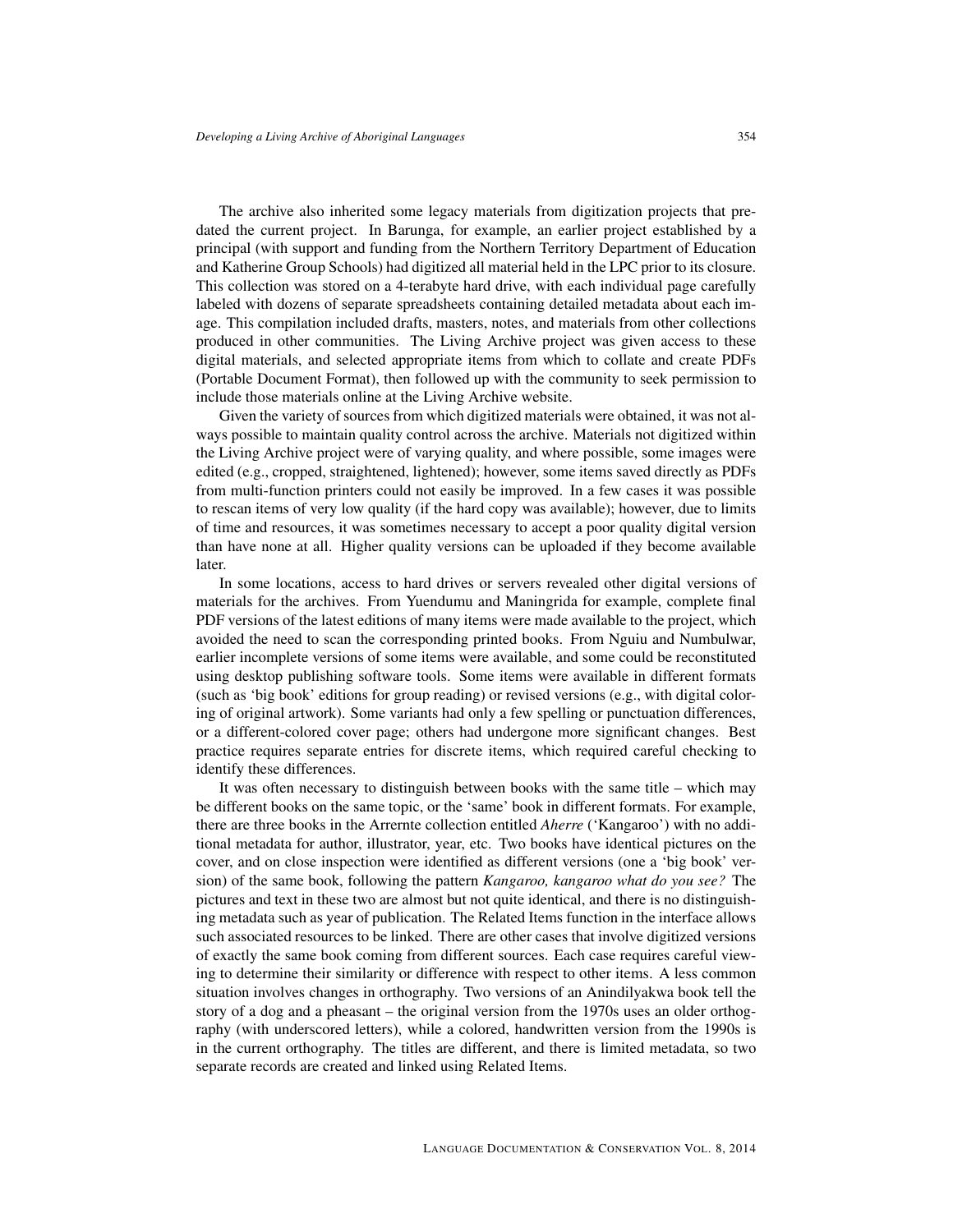The task of creating text files for each of the items in the collection required the use of Optical Character Recognition (OCR) software, and Abbyy Fine Reader<sup>[9](#page-0-0)</sup> was selected for this task. The process was often very problematic, due to the variable quality of the original materials, including those that were handwritten, faded, of poor quality printing, or with text overlapping with images. The software also had difficulty handling special characters used in Australian Indigenous languages. Additional Unicode characters (such as d, n, ä, recently in the continuum analysis of any angles of the software and the content of the software's internal dictionary. However, these often needed to be retyped, as they were not always recognized in the original texts. Even in some cases where the font appears clear and consistent (e.g., in the Tiwi language materials), serifs, italics and other features affected the interpretation of the letters and required much revision to the original processing. In some cases it was simpler to type the complete text from scratch rather than OCRing. On occasion, the OCR software distorted the pages being processed – turning straight edges of images wavy, or creating different page sizes within a single book. An additional problem was that once a file was OCRed and saved as PDF, no further edits could be made; any further corrections would necessitate re-processing and re-editing the entire document from scratch. Unfortunately, this problem was not identified until after hundreds of titles had been OCRed and saved as PDFs prior to final quality control checks, including some saved with no corrections to the initial OCR reading. As a result, it was decided that the accompanying text file should be as accurate as possible, even if the presentation PDF version of the document contained OCR errors embedded in the hidden text. In some cases this meant resaving the PDF as an image only, rather than as a word-searchable PDF. This allowed the project to retain the searchability of texts within the collection, without spending additional time reprocessing hundreds of items that looked fine but were not searchable. When OCR software was used, careful checking was required for each line of text, which was challenging for those not familiar with the language. It is hoped that the expertise of local people who are literate in these languages can be drawn on to check and edit these texts. This opens up possibilities for the Living Archive in the future, to try crowdsourcing as a means of correcting items found to contain errors.

The OCR process raised other issues; for example, in some cases there were typographical or spelling errors in the original text. This draws on a larger question of whether the integrity of the original publication should be valued over the accuracy of the language data (a question which also relates to metadata). On the one hand, since the texts will be used for searching, lexicography, and linguistic analysis, then preserving errors in them anywhere other than the scans serves no purpose. On the other hand, best practice for archiving says that the authenticity of the original artifact should be maintained, and any alterations can be negotiated separately. Some books digitized for the project contain handwritten annotations, often corrections or notes on different spellings, but there is no indication of the source or validity of the annotations, so it is unclear if they should be included in the text file or not. One solution adopted in this project was to attach additional text files to each record, an 'original' file with the text included as written, complete with any erroneous spelling or other non-standard presentation, plus a 'corrected' file with any corrections and attribution of who made these corrections, if such information is available.

To conform to standard archiving practice, both preservation and presentation formats were created for each resource. Preservation formats allow high quality representation of the digital objects, but the very large file sizes make them unsuitable for web delivery. Tagged Image File Format (TIFF) was chosen as the format for preservation copies

<sup>9</sup> <http://www.abbyy.com.au/finereader>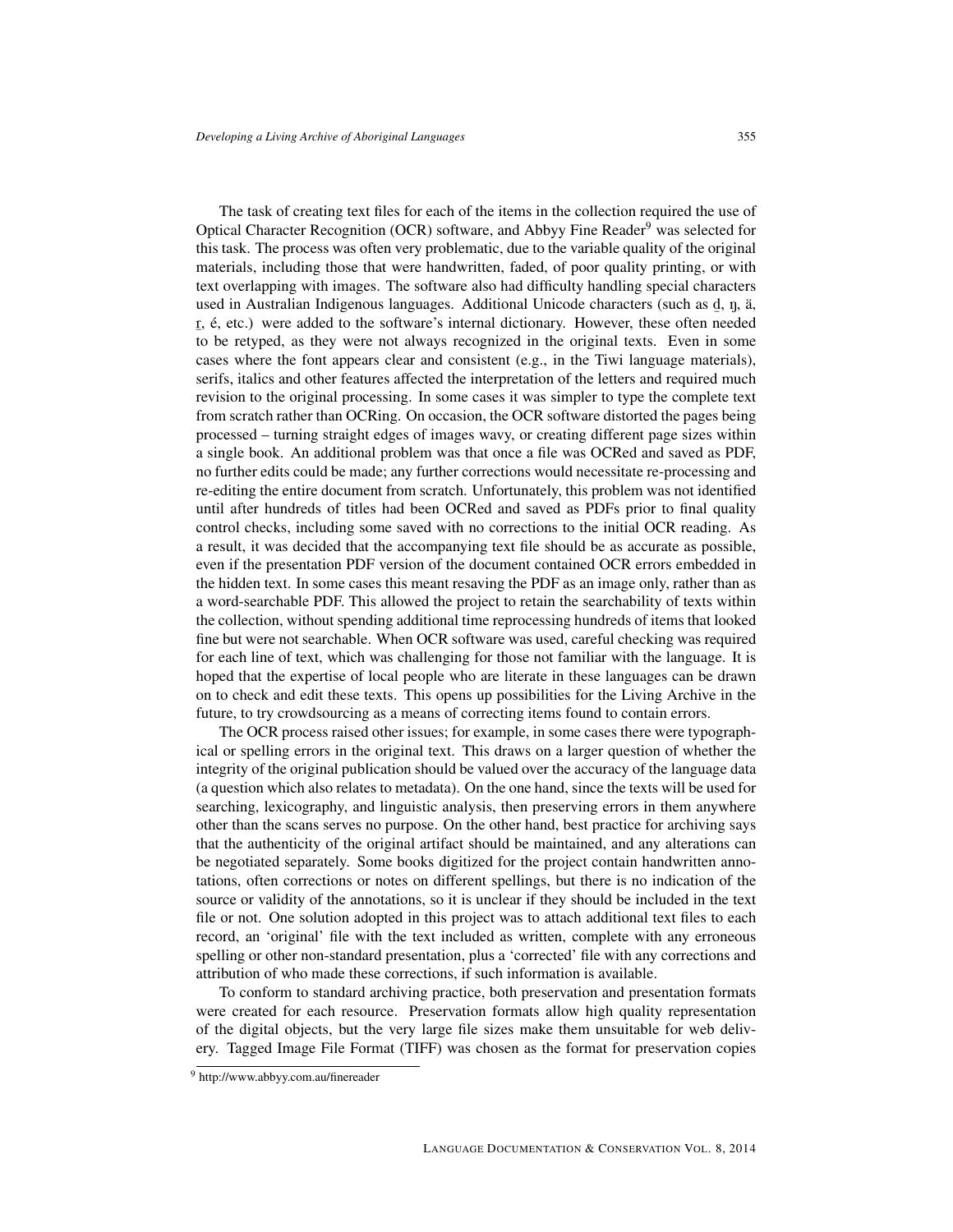of the image files, while the presentation versions use PDF, as a widely used, flexible and (ideally) sustainable means of delivering both text and images in a commonly-used and well-supported format. In addition, the text was saved in plain text (Unicode-compliant), and the covers saved as smaller Joint Photographic Expert Group (JPEG) images (800dpi) for quick access via the website. The preservation versions are stored on the Charles Darwin University digital repository with the metadata and presentation versions; however, they are not directly accessible through the online interface, but rather available through an application process. There is ongoing discussion within the project team about mirror or backup versions stored in other locations, and how these may be accessed and maintained.

The result of this digitization process is that each item in the archive has at least three formats: PDF, TXT (Unicode) and JPG (cover page only), and most also have TIFF (as preservation files of larger size). Efforts were made to limit the PDF size, to both facilitate quick downloading and to assist users with limited download capacity. Where other formats exist, such as audio or video recordings of the stories, or 'talking books' combining audio and video, these are linked as related items to the appropriate record and can be retrieved through the interface. While creating additional formats is not among the goals of the current project, any such items that are shared with the archive (such as e-books) will be included.

4.3 PUBLISH. The third step in the process is to upload the digitized materials to the online repository. The Living Archive is hosted on the Charles Darwin University Library's institutional digital repository for research and teaching materials (known as eSpace). This repository runs on Fez $^{10}$  $^{10}$  $^{10}$  as a web front-end for Fedora Commons open source repository software.<sup>[11](#page-0-0)</sup> Working closely with the Digital Collections coordinator and technical support staff, a Document Type Declaration (DOCTYPE) was developed to map Metadata Object Description Schema (MODS, a bibliographic description schema based on XML and used widely in libraries) fields to appropriate categories as identified by the Open Language Archives Community  $(OLAC)^{12}$  $(OLAC)^{12}$  $(OLAC)^{12}$  The use of  $OLAC$  metadata standards accords with the project's goal of being compliant with the current best-practice standards for language resource descriptions in ways which support preservation and promote discoverability of the resources in the archive (Bird & Simons 2003).

5. PUBLIC INTERFACE. The other aspect of the publication process is ensuring public access to the archive. As the Fez/Fedora online repository is accessible only to staff and students of Charles Darwin University, a separate interface was required to overlay on to the Fez/Fedora repository. A contractor was engaged to develop this, with instructions to build a site that could be accessed on multiple devices and operating systems. The site had to be accessible not just to the academic community or highly competent computer users, but also to those in remote communities represented in the archive, especially people who may have limited access to and familiarity with technology, limited connectivity, and often lower text-literacy levels than other users. To give preference to such users, it was decided to build a highly visual interface, with access to languages and locations via a map, and to display cover images of the materials for selection, instead of restricting search and display results to text. It is thought that privileging Indigenous users of the archive would not

<sup>10</sup> <http://fez.library.uq.edu.au/>

<sup>11</sup><http://www.fedora-commons.org/>

<sup>12</sup> <http://www.language-archives.org/>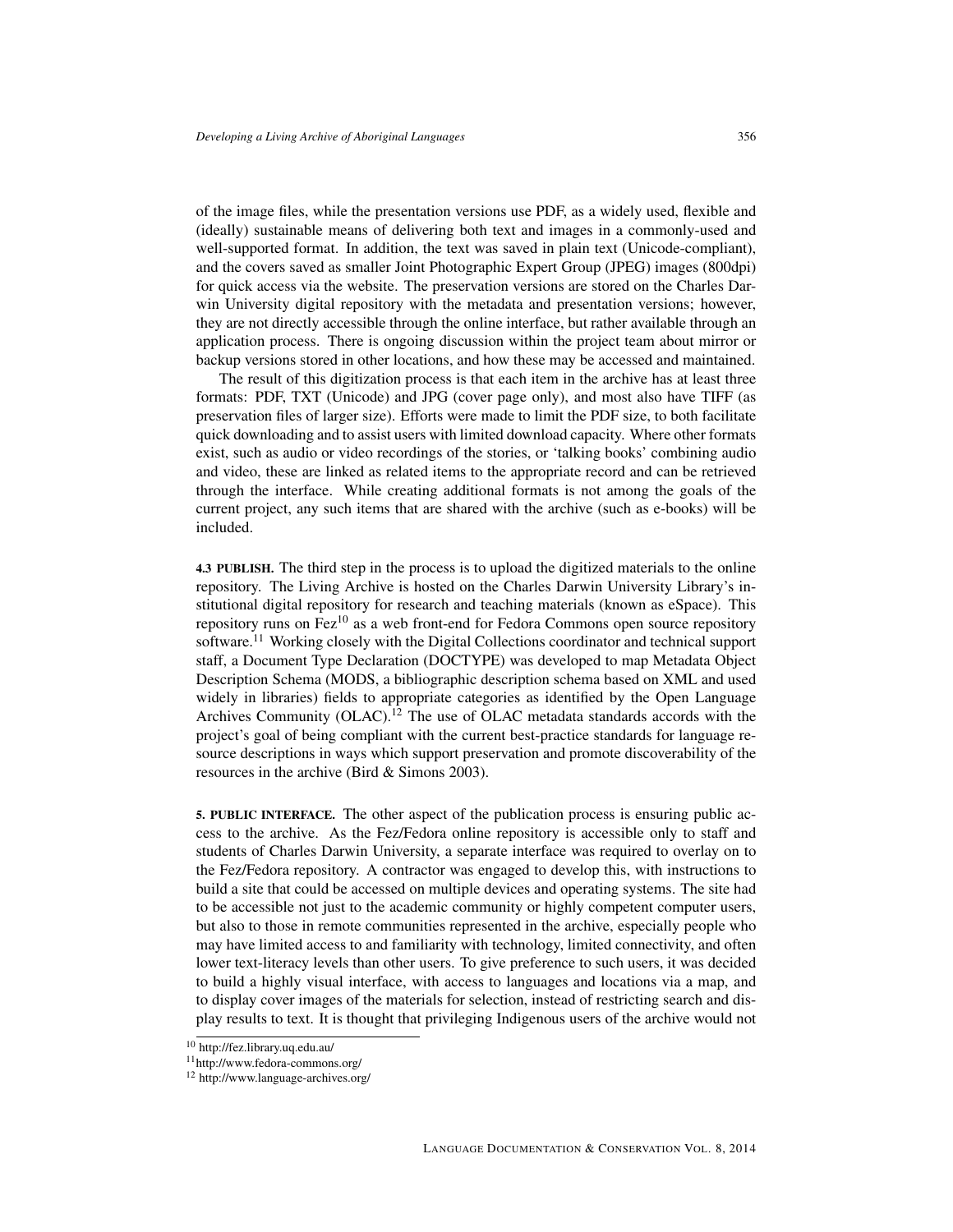exclude others, but would provide an alternative means of accessing the huge amount of information included in the archive, without requiring either high text-literacy or high technical skills. While access to technology in remote areas of northern Australia is improving, and in some cases is excellent, with both children and adults regularly accessing online services and using smartphones and tablets for various purposes, it could not be assumed that all users would have the same level of access. Use of older browsers or slower machines requires options for simpler and faster access to the materials, without compromising the overall quality of the site.

The site<sup>[13](#page-0-0)</sup> incorporates a map interface that allows users to click directly on either a language region (marked in color) or a specific location (indicated by an inverted tear drop) of the LPC (see figure 1). More traditional Search and Browse functions are also available, displaying cover images of items returned by such queries. Additional clicks will display entire PDF files and full text files embedded in the page and also available for download. Where audio or other related items are available, these are visible on the record view, with simple swiping or scrolling between records and user-controlled options for sorting and on-screen display. The architecture is extensible so that additional languages, locations and metadata fields can be included as necessary.

6. PERMISSIONS. Copyright of most of the materials in the Living Archive collection belongs to the Northern Territory Department of Education which, as a partner in this project, has approved the uploading of all these materials to the project's public website. Beyond this, however, it was agreed that the original Indigenous creators of the materials should be included in the negotiation, to be informed about the archive, and be given the opportunity to decide whether or not their items can be made public online. Since the materials were developed for use in the school community, there are no examples of secret or sacred content. There may, however, be preferences for some material to be kept private. The project does not wish to assume compliance, but to work with the community members to decide which materials should (or should not) be included in the archive. In many cases, the people involved had passed away, so efforts were made to identify an appropriate family member who could give permission on their behalf.

To facilitate this process, permission slips were created with a brief explanation of the project, and the option for people to sign for "all materials I was involved with creating" and to identify any materials they did not want included. An updated version of the form included room to nominate family members being signed for, as well as any other names people may be, or have been, known by. The project manager, members of the project team, and Department of Education staff took these forms on site visits and met with as many people as possible to discuss the project and gauge their approval. Where possible, uploaded materials were shown on beta versions of the online repository, to demonstrate how the materials would appear to the public. It was explained that "no one will be allowed to sell or buy the materials," however it was acknowledged that it would be more difficult to challenge any copyright breaches outside of Australia, as internet behavior is more difficult to regulate outside the country (a click-through warning is also included on the site which acknowledges these terms and conditions). Any issues that arose were addressed, and it was emphasized that there was no obligation to give permission. It was also explained that the benefit of having the materials available to a wide audience to appreciate and enjoy should outweigh any risks of exploitation and abuse. To date, no one has refused permission

<sup>13</sup> [www.cdu.edu.au/laal](#page-0-0)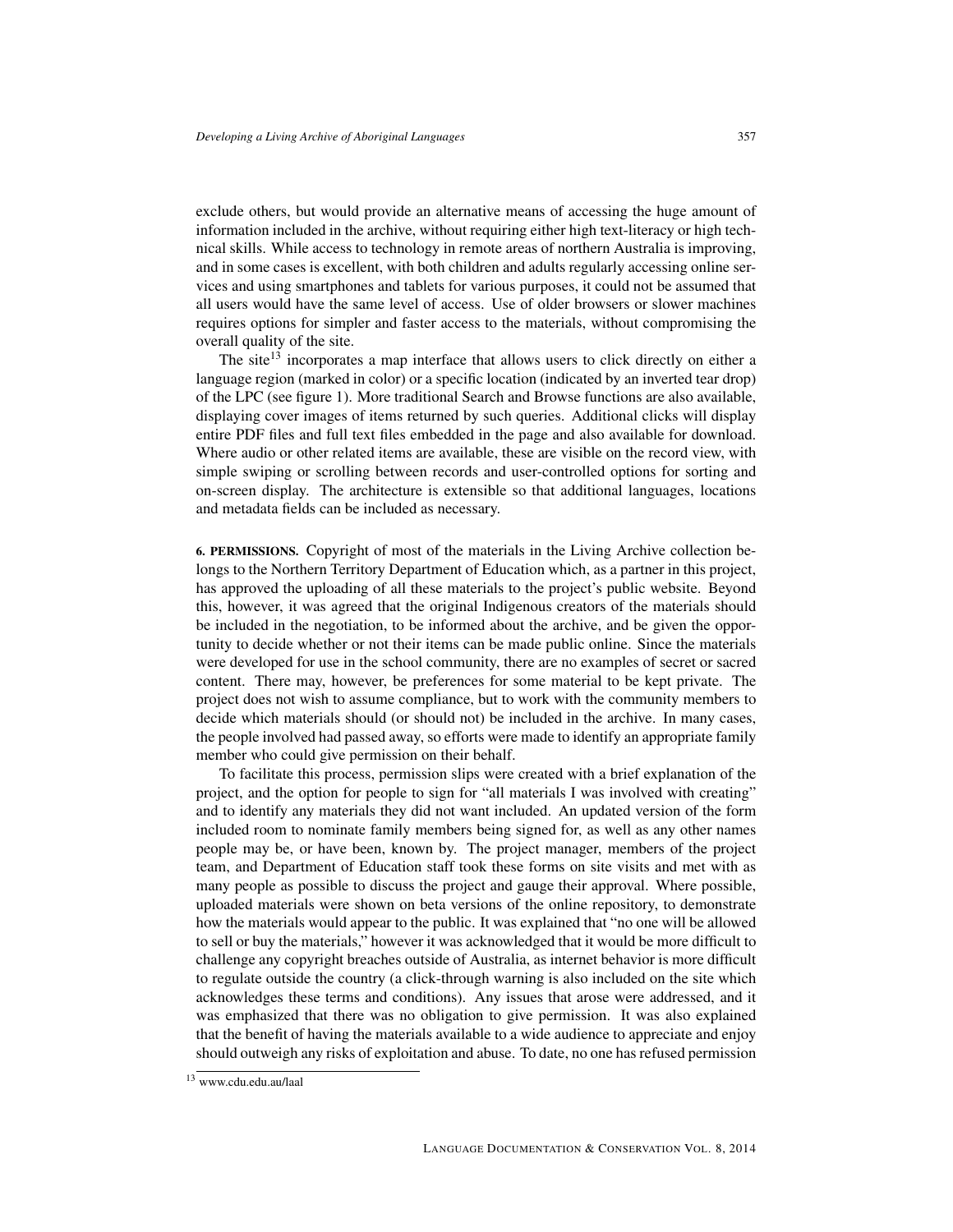for their own or their family's materials to be included in the archive. As permission signatures were collected, more materials were shifted to the public collection visible on the website.

Of particular concern were materials containing photos, due to cultural sensitivities about showing images of people who have passed away. Photos of children should also be handled sensitively, and many books include images of school children involved in various activities. Another challenge was handling materials with multiple authorship, such as books produced by a whole class, where it was virtually impossible to track down each member of the class (or their family members) to approve uploading. Community consultation was required to decide for each community and (where possible) each book. Another concern was titles with limited or no metadata – where there is no mention of who wrote or illustrated an item, this does not mean it can be uploaded with impunity, but should be withheld until appropriate creators are identified and contacted. Copyright law considers these 'orphan items' which require a risk management approach, involving attempts and invitations to determine authorship and a 'good faith' notice inviting interested parties to come forward should they have concerns about what is being done (Australian Copyright Council 2012). There were also situations where a book from another language (e.g., popular children's books in English, as exemplified earlier) was translated or adapted into the local language, with or without attribution to the original creators. In some cases the Department of Education sought and received permission to use external materials (such as the Science Research Associates materials) but in others, because materials were only for in-house use, such permissions were not as carefully negotiated. The project team is currently in discussion with the Department of Education regarding allowing a Creative Commons license to be used on the website. Similar negotiations are in progress with non-government school authorities such as the Catholic Education Office.

7. CONNECTION WITH COMMUNITIES. The goal of this project was to develop a 'Living' Archive, which would be more than simply a repository of language materials, but with vibrant, continuing connections to the places and people of origin. To avoid perpetuating the notion of a group of non-Indigenous academics taking language and cultural materials and locking them up in a database that is inaccessible to people in remote communities, the project team's intention was to include people that the materials were originally developed by and for in the process of archiving. While the technical aspects were largely handled by the project team, the socio-cultural aspects involved much discussion and negotiation with people in these communities. Seeking their permission and explaining the project during site visits was one crucial aspect, allowing local Indigenous people to make decisions about what should or should not be included in their collections. In communities where large numbers of items were identified for archiving, desktop scanners were provided and local Indigenous people employed on a casual basis to continue scanning items that were not taken to Darwin. In Galiwin'ku for example, a local Yolnu person was engaged to track down original creators of materials or their descendants to seek permission to upload materials into the archive. It is hoped that future work on the archive will enable additional means of engaging communities in enhancing and customizing the collections.

Another way of including local people in the development of the archive is in the correction and enrichment of materials. Since the process of OCR is not error-free, and the casual staff at Charles Darwin University working on this process were not literate in any of the languages of the archive, literate speakers of these languages can be invited to read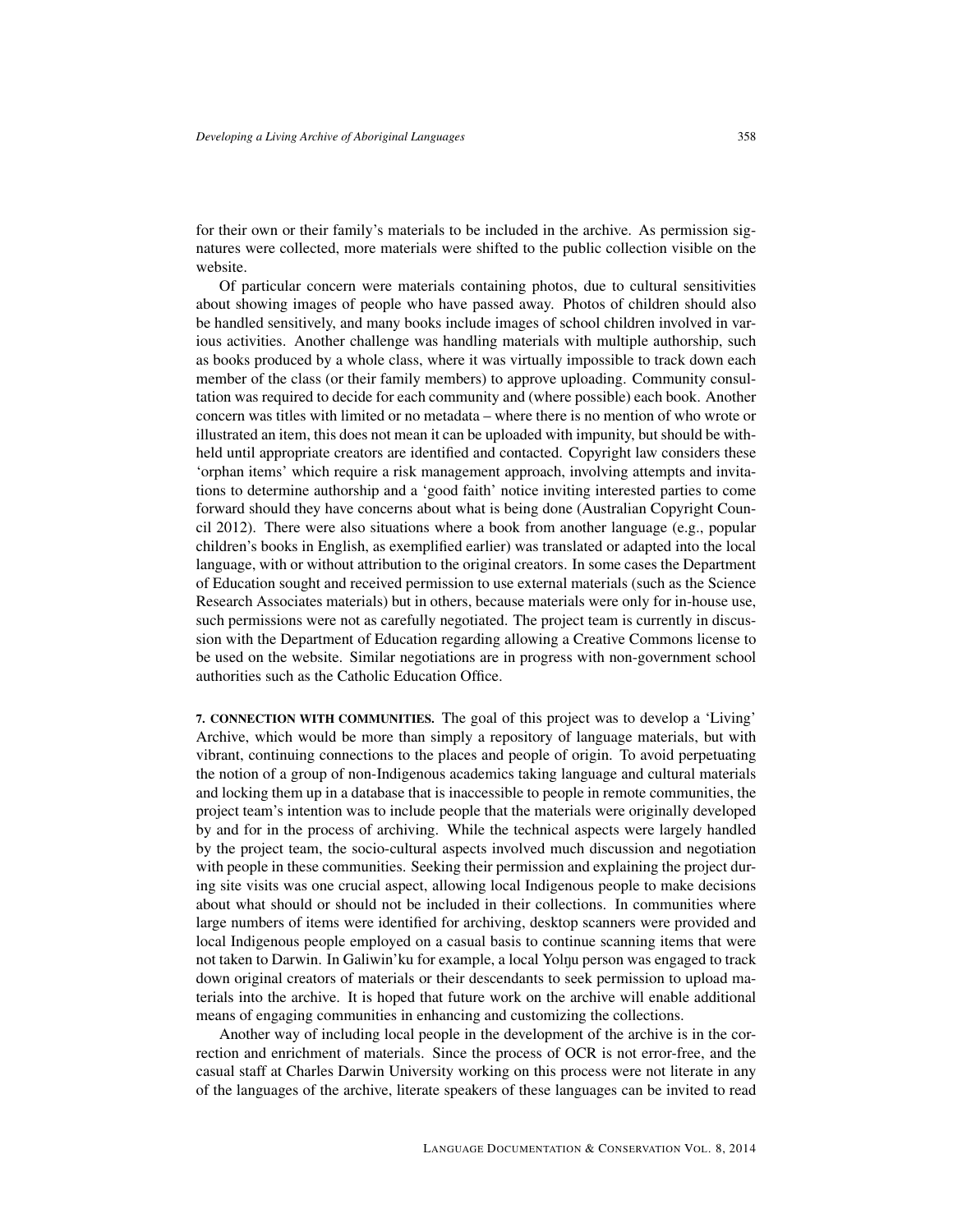through the texts and edit or correct any errors. Enrichment can also come in the form of audio-recording speakers reading aloud from the books, or recording additional stories about the books. For example, a senior authority in Pintupi-Luritja language was recorded reading some stories from the archive, then discussing how the language had changed since they were written. The creation of talking books is an activity that school children could engage in, to record and animate stories included in the archive – the technology is simple to use and readily available in some communities, and would engage local children in developing dynamic versions of otherwise static materials. Holton (2012) discusses some of the unforeseen potential uses of materials stored in language archives.

8. CONCLUSION. The Living Archive of Aboriginal Languages has been developed to preserve and allow access to rich resources of significant linguistic and cultural importance. The project has established the infrastructure on which to store such a wide variety of materials, and populated it with hundreds (expected soon to be thousands) of resources, and made it publicly accessible on the Internet. The challenge now is to engage local language authorities in collaborative activities to expand, enhance and customize the collections, and to engage students and researchers from around the world with the archive contents and its owners. A language archive should not be a dry, academic, static repository, but has the potential to become a living, growing organism linking people, places, stories, languages, cultures, and epistemologies across time and place.

## **REFERENCES**

- Australian Bureau of Statistics. 2011. 1267.0 Australian Standard Classification of Languages (ASCL). [http://www.abs.gov.au/ausstats/abs@.nsf/cat/1267.0.](http://www.abs.gov.au/ausstats/abs@.nsf/cat/1267.0) (22 September, 2014.)
- Australian Copyright Council. 2012. Orphan Works (Information Sheet G101v04). [www.copyright.org.au/admin/cms-acc1/\\_images/1549612446523924db2ad24.pdf.](#page-0-0) (22 September, 2014.)
- Bird, Steven, & Gary Simons. 2003. Seven dimensions of portability for language documentation and description. *Language* 79(3). 557-582.
- Devlin, Brian. 2011. The status and future of bilingual education for remote indigenous students in the Northern Territory. *Australian Review of Applied Linguistics*. 34(3). [http://www.nla.gov.au/openpublish/index.php/aral/article/viewFile/2277/2738.](http://www.nla.gov.au/openpublish/index.php/aral/article/viewFile/2277/2738) (22 September, 2014.)
- Devlin, Brian. 2009. Bilingual education in the Northern Territory and the continuing debate over its effectiveness and value. Paper presentation at AIATSIS Research Symposium: Bilingual Education in the Northern Territory: Principles, Policy and Practice 2009, Canberra, Australia. [http://www.abc.net.au/4corners/special\\_eds/20090914/language/docs/Devlin\\_paper.pdf.](http://www.abc.net.au/4corners/special_eds/20090914/language/docs/Devlin_paper.pdf) (22 September, 2014.)
- Holton, Gary. 2012. Language archives: They're not just for linguists any more. In Frank Seifart, Geoffrey Haig, Nikolaus P. Himmelmann, Dagmar Jung, Anna Margetts, and Paul Trilsbeek (eds.), *Language Documentation & Conservation Special Publication No. 3: Potentials of Language Documentation: Methods, Analyses, and Utilization*, 105–110. [http://hdl.handle.net/10125/4523.](http://hdl.handle.net/10125/4523)